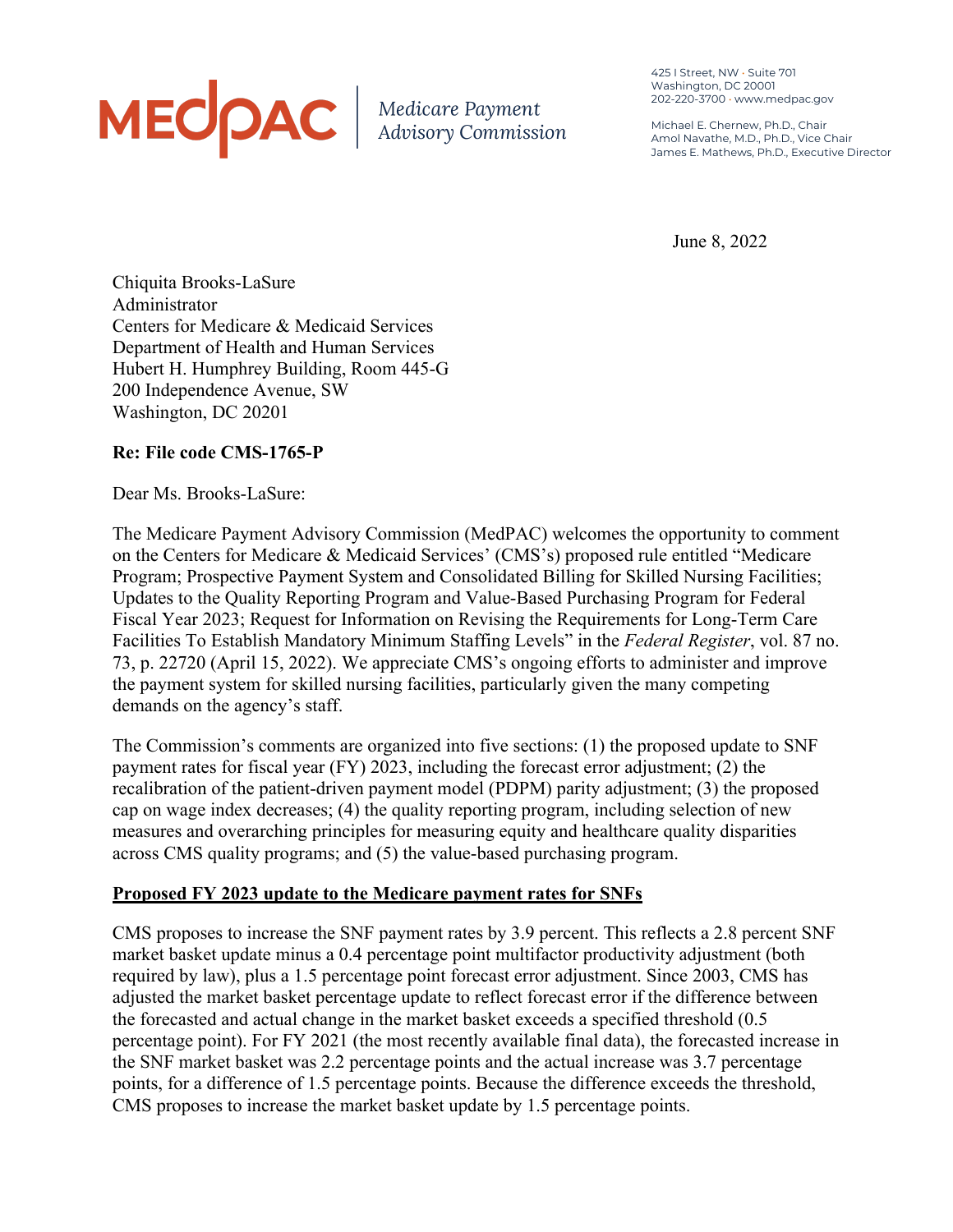#### *Comment*

The Commission understands that by law CMS is required to update the SNF prospective payment system (PPS) rates by the market basket minus a productivity adjustment. That said, after reviewing many factors—including indicators of beneficiary access, the volume of services, the supply of providers, and access to capital—the Commission recommended in its March 2022 report that the Congress reduce the 2022 Medicare base payment rates by 5 percent for FY 2023. The aggregate Medicare margin for freestanding SNFs in 2020 was 16.5 percent, the 21st consecutive year that this margin has exceeded 10 percent. If we allocate a portion of the reported federal relief funds to Medicare payments, we estimate that the aggregate Medicare margin was 19.2 percent. While the effects of the pandemic on beneficiaries and nursing home staff have been devastating, the combination of federal relief policies and the implementation of the new case-mix system resulted in overall improved financial performance for SNFs. The high level of Medicare's payments indicates that a reduction is needed to more closely align aggregate payments to aggregate costs.

Although CMS is required by statute to update the payment rates each year by the estimated change in the market basket index, it is not required to make automatic forecast error corrections. Consistent with the Commission's comments on the proposed rules for FY 2008 and FY 2022, we do not support the triggering of automatic forecast error adjustments. An automatic forecast correction would, in some years (like this one), result in making a payment increase on top of the statutory increases to the payment rates, even though the industry has sizable average Medicare margins. Furthermore, eliminating the automatic adjustments would also result in more stable updates and consistency across settings. We note that, except for the updates to the capital payments to acute care hospitals, CMS does not apply automatic forecast error adjustments to any other market basket updates.

#### **Recalibration of the PDPM parity adjustment to ensure budget neutrality**

When a new case-mix classification system is implemented, CMS must estimate its impacts on payments and make a "parity adjustment" to the new payment rates so that the case-mix changes are budget neutral and do not, by themselves, increase or decrease aggregate payments to providers. In FY 2020, CMS implemented a new case-mix system for SNFs, the patient driven payment model (PDPM). Anticipating behavioral responses to the new case-mix system (most notably decreases in the amount of therapy furnished to patients), CMS preemptively adjusted the case-mix indexes for all case-mix groups to ensure budget neutrality.

CMS has continued to monitor SNF utilization data under the PDPM to ensure that the original parity adjustment it made in FY 2020 was sufficient. Last year, in its analysis of FY 2020 data, CMS observed significant differences between expected and actual SNF payments and service use that warranted an additional parity adjustment to bring payments under the new case-mix system in line with payments under the prior system.<sup>1</sup> In estimating the difference in expected

<sup>&</sup>lt;sup>1</sup> Centers for Medicare & Medicaid Services, Department of Health and Human Services. 2021. Medicare program; prospective payment system and consolidated billing for skilled nursing facilities; updates to the Quality Reporting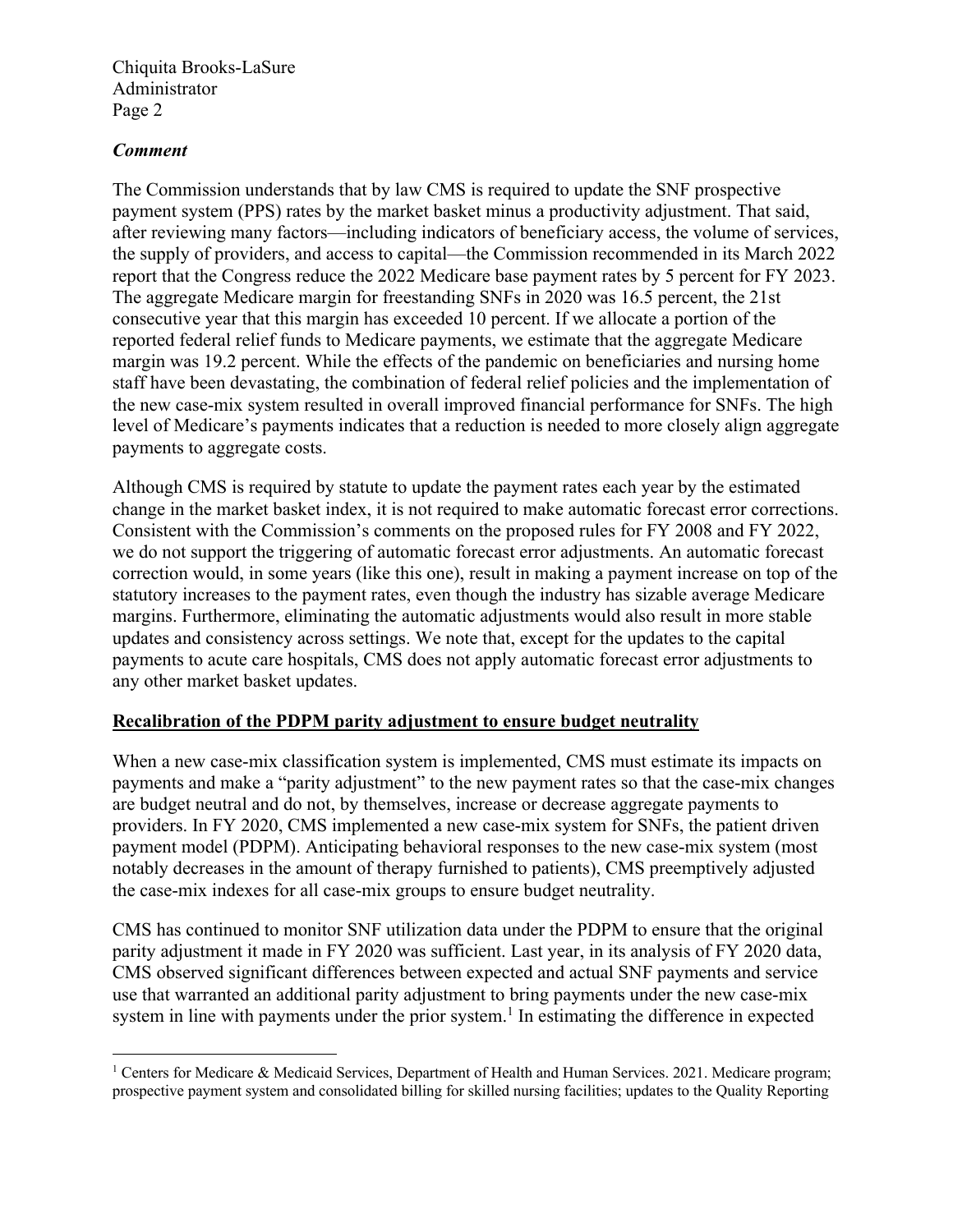and actual payments, CMS attempted to isolate the effects of the PDPM from the PHE by excluding waiver-related admissions and admissions of beneficiaries with COVID-19 diagnoses.2 In the final rule, CMS did not lower payments (by the estimated 5 percent) and stated it would consider stakeholders' comments on the methodology used to estimate the parity adjustment, in the FY 2023 proposed rule.

In this year's proposed rule, CMS responds to stakeholders' comments on the methodology to isolate the effects of the PDPM from the PHE by: expanding the number of codes used to exclude COVID-19 cases from the calculation of the parity adjustment; adding an examination of the codes recorded in the MDS patient assessment data; excluding stays that spanned the prior and the new case-mix systems; and examining data from a "control period" with limited impacts from the PHE—October 1, 2019, through March 2020 and April 1, 2021, through September 2021 (a period of relatively low COVID-19 prevalence in nursing homes). Using the subset population (net of the exclusions) and the control period, CMS estimates that the difference between actual SNF payments and expected payments warrants a parity adjustment of –4.6 percent. CMS proposes to apply this adjustment equally to all case-mix indexes for all case-mix groups.

CMS proposes to implement the parity adjustment with no transition, stating that the industry has already had a one-year delay in the application of the adjustment. The parity adjustment would lower payments by \$1.7 billion. This reduction would be largely offset by the 3.9 percent proposed increase in the market basket update, for a combined net reduction to payments of 0.7 percent, or \$320 million.

## *Comment*

The Commission recognizes the difficulties inherent in teasing out the impacts of the PDPM from the PHE, and we acknowledge that there is likely no perfect solution. That said, we consider CMS's proposed approach to estimating the parity adjustment to be reasonable. The revised methodology proposed for FY 2023 addresses many of the key issues raised by stakeholders. We also support CMS's proposal to apply the parity adjustment evenly over all case-mix indexes for all case-mix groups, the same approach that was taken when the original adjustment was implemented.

In our comments on the FY 2022 SNF PPS proposed rule, the Commission supported a delayed implementation of a recalibrated parity adjustment, given the continued impact of the PHE on SNF providers. We also stated that when the parity adjustment was eventually implemented, a phase-in might not be warranted, given the high level of aggregate payments to SNFs. In our March 2022 report to the Congress, we reported that the aggregate SNF Medicare margin in 2020 was the highest it has been since 2011. Therefore, for FY 2023, the Commission supports a

Program and Value-Based Purchasing Program for federal fiscal year 2022. Proposed rule. *Federal Register* 86, no. 71 (April 15): 19954–20022.

<sup>&</sup>lt;sup>2</sup> During the public health emergency (PHE), CMS waived certain coverage requirements, such as a prior three-day hospital stay.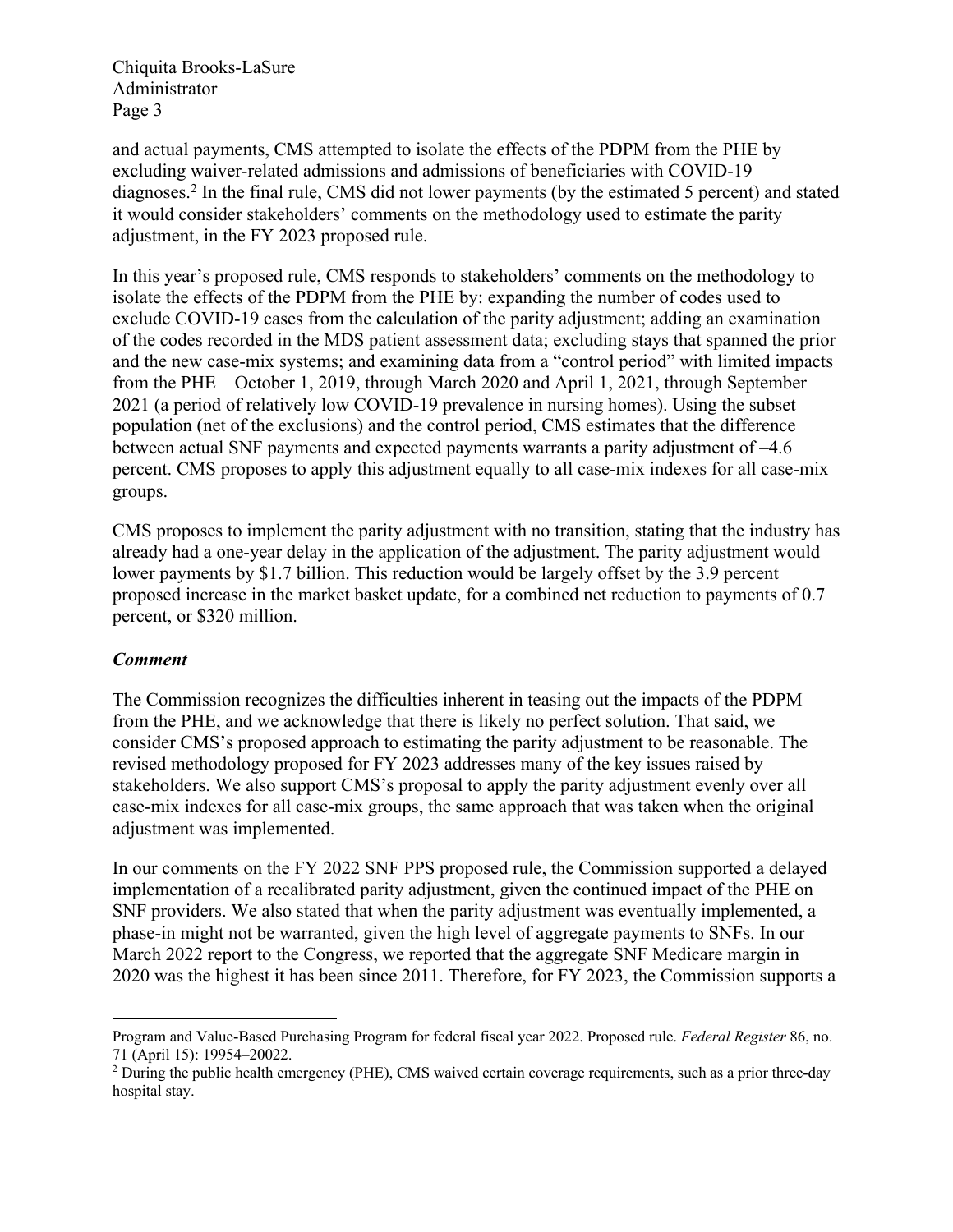full implementation of the proposed parity adjustment, without a phase-in. The industry has been on notice for a year that an additional reduction to the payment rates would be necessary to maintain budget neutrality. We note that the parity adjustment proposed for FY 2023 is smaller than the industry might have expected, given CMS's earlier estimate. We also note that CMS estimates that it has overpaid the industry about \$1.7 billion per year since the PDPM was implemented in FY 2020, or about \$5.1 billion.

#### **Proposed cap on wage index decreases**

For FY 2023 and subsequent years, CMS proposes applying a 5 percent cap on any decrease to a SNF's wage index from its wage index in the prior year, regardless of the reason for the decrease. CMS contends that applying a 5 percent cap will help mitigate instability and significant negative impacts to providers' payments resulting from changes to the wage index. New SNFs would be paid the wage index for the area in which they are geographically located for their first full or partial fiscal year, with no cap applied.

#### *Comment*

The Commission supports the proposed 5 percent cap on wage index decreases. However, we contend that the cap should apply not just to wage index decreases but to increases as well, so that no provider would have its wage index value increase or decrease by more than 5 percent in any given year. Consistent with CMS's proposed approach, the implementation of the revised wage index values (where changes are limited to plus or minus 5 percent) should be done in a budget-neutral manner.

#### **The SNF quality reporting program (QRP): Selection of new measures**

CMS seeks comment on the inclusion of the CoreQ: Short Stay Discharge Measure in the SNF QRP and future measure concepts for the SNF QRP.

## *Comment*

The Commission maintains that Medicare quality programs should include population-based measures tied to clinical outcomes, patient experience, and value/resource use. Across the health care system, research finds that improving patient experience translates to better health. Patients who feel heard and have positive care experiences report better health outcomes and are more likely to adhere to treatment plans. The Commission recently recommended that the Secretary should finalize development of and begin to report patient experience measures for SNFs.3 We support CMS considering the inclusion of the CoreQ survey as a measure of patient experience in the SNF VBP program.

<sup>3</sup> Medicare Payment Advisory Commission. 2021. *Report to the Congress: Medicare and the health care delivery system*. Washington, DC: MedPAC.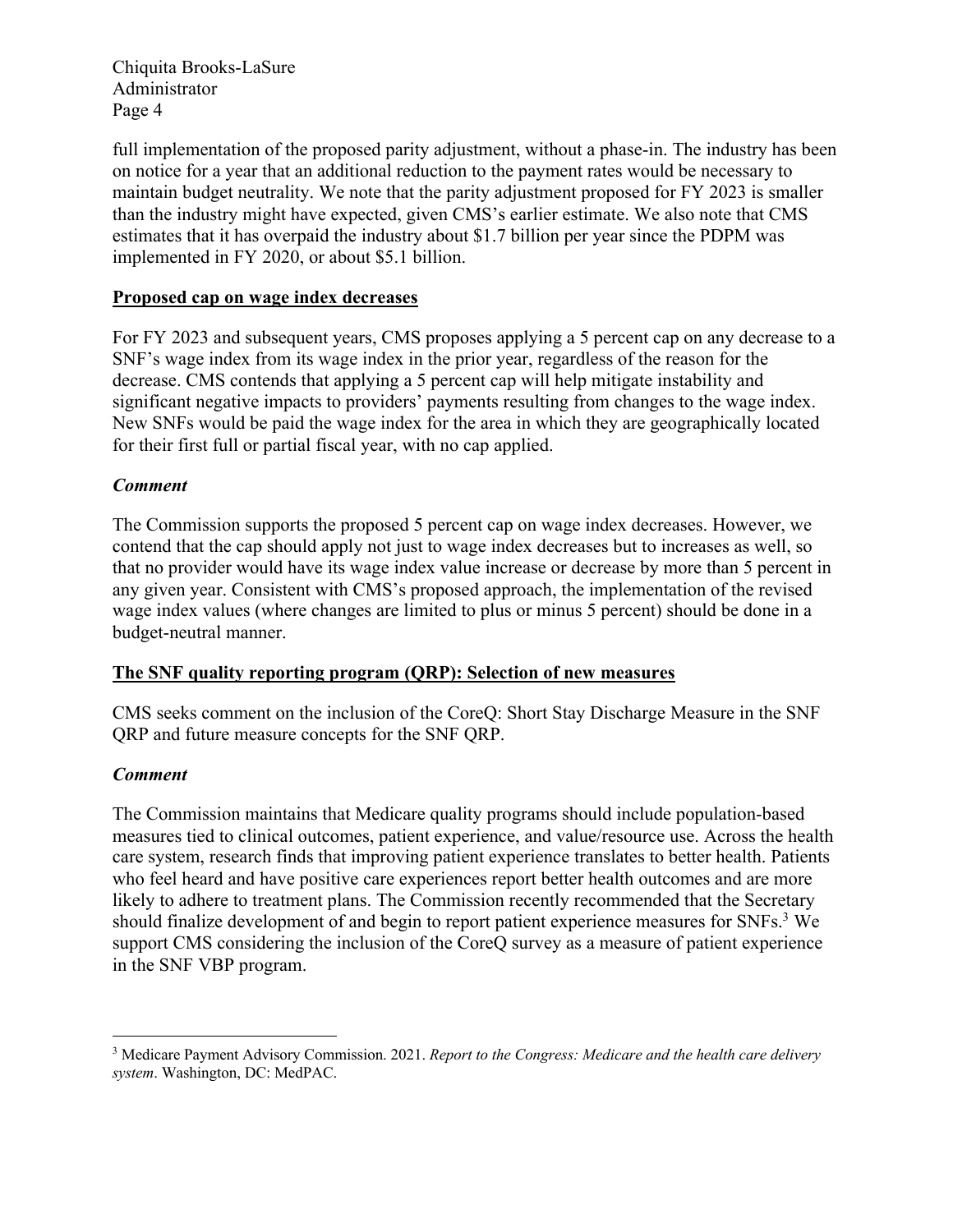The CoreQ survey for short-stay residents includes four items that ask beneficiaries if they would recommend their facility, how they rate the staff and the care they received, and whether their discharge planning needs were met. The CoreQ survey is already in use in many SNFs, so it could be implemented into the SNF QRP more quickly than other surveys of patient experience. However, given the limited number of questions, the CoreQ survey may not fully reflect patient experience at a given facility.

Alternatively, the Agency for Healthcare Research and Quality (AHRQ) has developed three nursing home Consumer Assessment of Healthcare Providers and Systems (CAHPS®) survey instruments for long-stay residents, short-stay patients who are discharged, and family members.<sup>4</sup> These surveys include roughly 50 questions about various aspects of care and experience during a stay, including safety, cleanliness, timeliness of nursing staff, and overall rating of the facility. Some observers contend that the CAHPS surveys have too many questions. We encourage AHRQ and CMS to continue development of a refined CAHPS survey that is shorter than its current versions but would capture more aspects of patient experience than the CoreQ survey. CMS should also finalize the development of the CAHPS surveys into quality measures that are adjusted for respondent characteristics (e.g., sex, age, education, whether a proxy completed the survey). CMS would also need to implement a process for third-party survey vendors to collect survey results from patients (or their proxies).

As CMS considers other measures for inclusion in the SNF QRP, at this time, we continue to caution against the inclusion of measures based on provider-reported MDS assessment data, such as measures of change in or attainment of mobility. As we reported in our June 2019 report to the Congress, the inconsistency of facilities' recording of functional assessment information, such as change in mobility, raises questions about using such information for quality reporting or payment.5 Still, maintaining and improving these outcomes are critically important to patients, so we encourage CMS to seek ways to improve the reporting of assessment data so that these outcomes might be adequately assessed. In the Consolidated Appropriations Act, 2021 (CAA), the Congress required and provided funding to CMS to implement a validation of quality data used in the expanded SNF VBP program that may be similar to the validation of inpatient quality data (i.e., chart review of some measure results for a sample of hospitals). After this validation process is put in place, and if the accuracy of the provider-reported assessment data improves, then CMS should consider including them in the SNF QRP program.

## **The SNF QRP: Overarching principles for measuring equity and health care quality disparities across CMS quality programs**

CMS is working to advance health equity by designing and implementing policies and programs that support health for all beneficiaries. Accounting for health care disparities in quality measures is a cornerstone of the agency's approach to advancing health care equity. CMS has

<sup>4</sup> CAHPS is a registered trademark of AHRQ, a U.S. government agency.

<sup>5</sup> Medicare Payment Advisory Commission. 2019. *Report to the Congress: Medicare and the health care delivery system*. Washington, DC: MedPAC.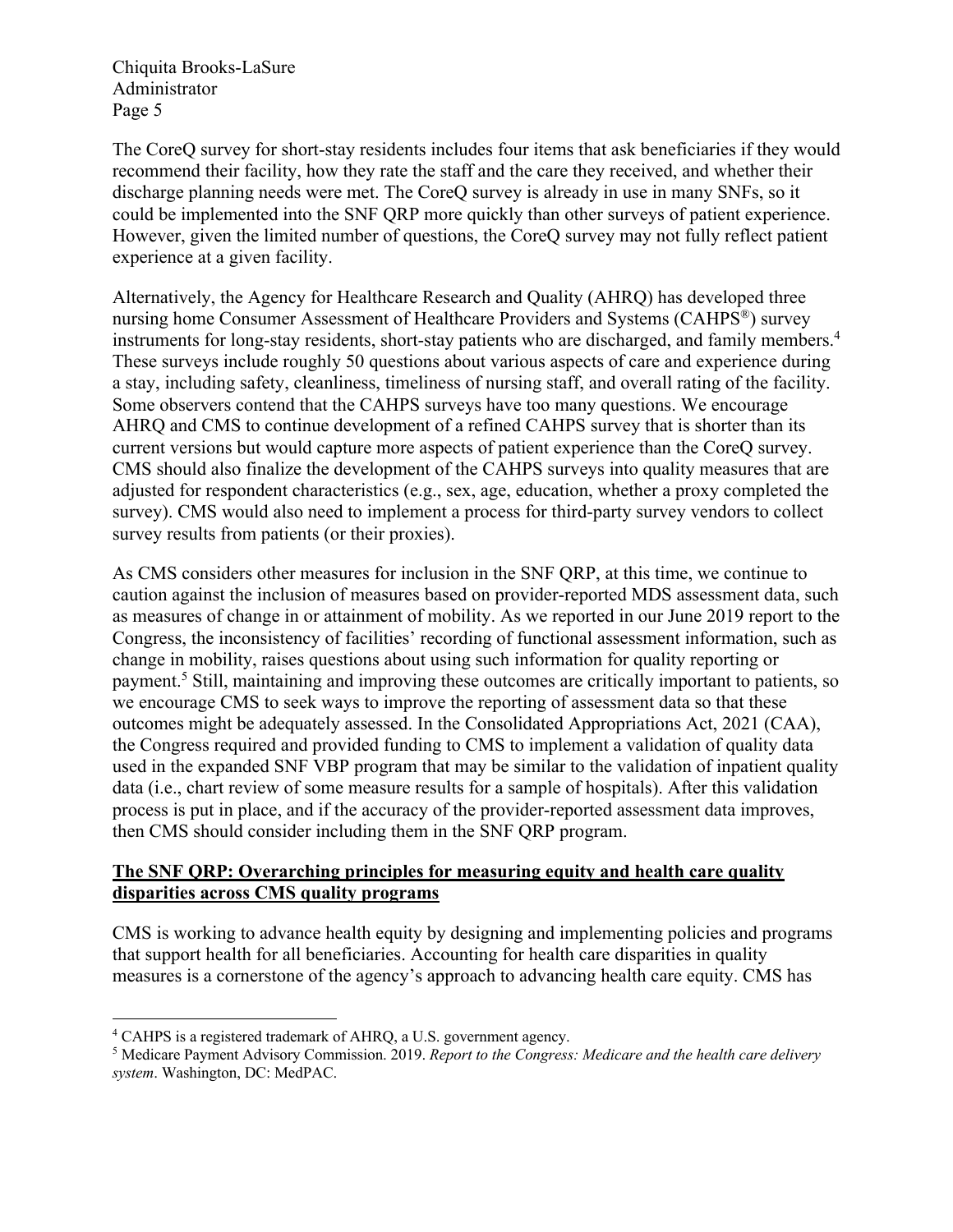proposed quality measure stratification (measuring performance differences among subgroups of beneficiaries) as a tool to address health care disparities and advance health equity. In this proposed rule, CMS requests information on principles and approaches that could be used in the SNF Quality Reporting Program (QRP) and other quality programs to stratify measure results.

## **Approaches for measures stratification**

CMS identifies two approaches for reporting stratified measures: 1) "within-provider disparity method," which would compare measure performance results for a single measure between subgroups of patients with and without a given factor (e.g., dual-eligible beneficiaries and others), and 2) "between-provider disparity methodology," which would report performance on measures for only the subgroup of patients with a particular social risk factor, allowing providers to compare their performance for the subgroup to state and national benchmarks.

# **Prioritizing measures for disparity reporting**

CMS proposes a set of principles to prioritize measures for disparity reporting in quality reporting programs. These principles include prioritizing measures that: 1) meet industry standards for measure reliability and validity, 2) have evidence that the outcome being measured is affected by underlying health care disparities, 3) meet statistical reliability and representation standards, and 4) show differences in performance across subgroups.

## **Selecting social risk factors to use in stratification**

Social risk factors are the wide array of non-clinical drivers of health known to negatively impact patient outcomes. These include factors such as socioeconomic status, housing availability, and nutrition (among others). CMS recognizes the limited availability of social risk data to use in stratification as a challenge. The agency names different sources of data that can be used to identify social risk, including patient-reported data, CMS administrative claims, area-based indicators of social risk, and imputed data sources.

## **Identifying meaningful performance differences**

CMS proposes different approaches to identify differences in performance for stratified results. One potential approach is ordering health care providers in a ranked system based on their performance on disparity measures to quickly allow comparison of performance with that of similar health care providers. Another potential approach is benchmarking or comparing individual results to state or national averages.

## **Reporting disparity measures**

CMS discusses different approaches by which stratified measure results can be reported. The agency cites that confidential reporting, or reporting results privately to health care providers, is generally used for new programs or new measures to give providers an opportunity to become more familiar with calculation methods and to improve before wider reporting is implemented. Measure results can also be publicly reported to provide all stakeholders with important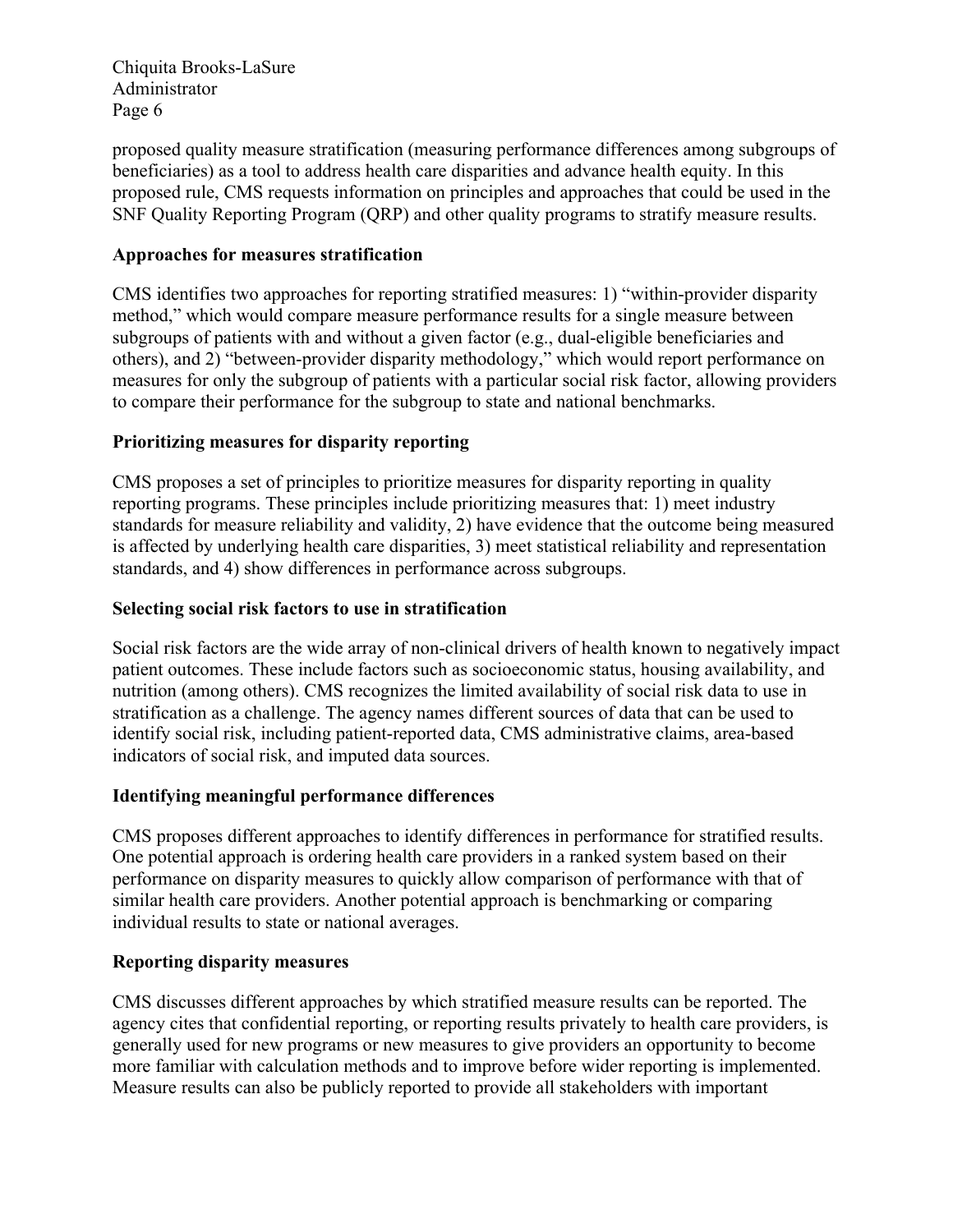information on provider quality. Public reporting relies on market forces to incentivize providers to improve and become more competitive in their markets without directly influencing payment from Medicare.

## *Comment*

The Commission supports CMS's overall efforts to measure and report health care disparities by stratifying quality measure results for different subgroups of beneficiaries. We recognize that optimal health outcomes can be adversely affected by social risk factors. The Commission has traditionally focused on modifying payment systems to incentivize health care providers and payers (e.g., Medicare Advantage plans) to deliver high-quality care in the most efficient manner. While strong incentives for achieving value-based care objectives are critical, it is also important to apply such incentives fairly—that is, to recognize when these incentives can undermine access to care for beneficiaries. The Commission's recent work to account for differences in patients' social risk factors in quality payment programs and revisit payment for safety-net providers aims to improve incentives to deliver high-quality and efficient care. In the past, we have highlighted some disparities in care when we have identified them in our payment adequacy analyses. Moving forward, the Commission plans to more deliberately incorporate analysis by social risk factors, in particular income and race/ethnicity, into our payment adequacy and other analyses.

Over the past several years, the Commission has recommended redesigned value incentive programs that incorporate peer grouping for hospitals, Medicare Advantage plans, and skilled nursing facilities.<sup>6</sup> Rather than adjusting performance measures for patients' social risk factors, which can mask disparities in performance, these programs would make adjustments to payments based on a provider's performance compared with its peers.With peer grouping, each provider's performance is compared with providers with similar mixes of patients (that is, its "peers") to determine rewards or penalties based on performance. A provider would earn points based on its performance relative to national performance scales, but how those points are converted to incentive payments would vary by peer group, with larger multipliers (i.e., the payment adjustment per point) for peer groups with higher shares of beneficiaries at high social risk.

#### *Selecting social risk factors to use in stratification*

In our modeling of value incentive programs, we concluded that there is a need for better measures of patient social risk than are currently available.7 The National Academies of Sciences, Engineering, and Medicine (NASEM) outlined considerations to determine whether a

<sup>6</sup> Medicare Payment Advisory Commission. 2021*. Report to the Congress: Medicare and the health care delivery system*. Washington, DC: MedPAC.

Medicare Payment Advisory Commission. 2020. *Report to the Congress: Medicare and the health care delivery system*. Washington, DC: MedPAC.

Medicare Payment Advisory Commission. 2019. *Report to the Congress: Medicare payment policy*. Washington, DC: MedPAC.

<sup>7</sup> Medicare Payment Advisory Commission. 2022. *Report to the Congress: Medicare payment policy*. Washington, DC: MedPAC.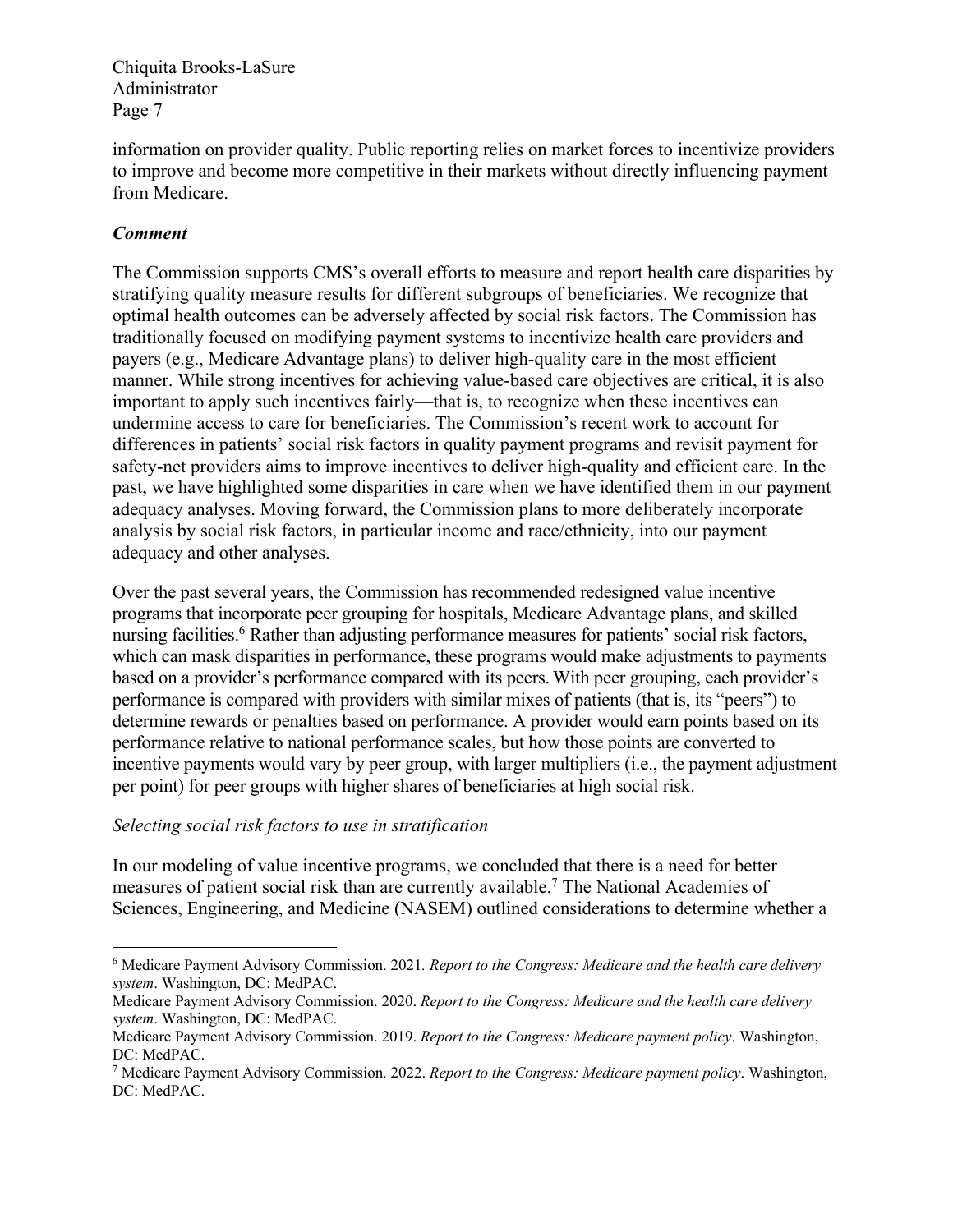social risk factor (measure) should be accounted for in a Medicare quality payment program.<sup>8</sup> The social risk factor should have a *conceptual* relationship with the outcome of interest (that is, there should be a reasonable hypothesis positing how the social risk factors could affect a Medicare beneficiary's health outcome) and an *empirical* association with outcome measures (that is, there should be verifiable evidence of an association between the social risk factor and the outcome of interest).

Medicare beneficiaries who are disabled or low income are eligible to concurrently enroll in Medicaid. In our various value incentive program models, we tested a share of a provider's patients who were fully dually eligible for Medicare and Medicaid as a measure of social risk because there is a conceptual relationship between dual eligibility and our outcomes of interest. There is a clear and established relationship between poverty, socioeconomic status, and health outcomes—including increased risk for disease and premature death.

Although there are many reasons to use dual eligibility as proxy for beneficiary social risk, we recognize it is an imperfect measure. One drawback is that Medicaid eligibility requirements and benefits vary across states. Also, dual eligibility may be too narrow because it reflects a beneficiary's income but does not directly reflect other social risks, like food insecurity and limited access to transportation.

In the Commission's recent work to identify safety-net hospitals we expanded our definition of "low-income" as a proxy for beneficiary social risk.<sup>9</sup> In this work, we defined "low-income" beneficiaries as those who are eligible for full or partial Medicaid benefits or receive the Part D low-income subsidy (LIS). Expanding the definition of "low-income" to include all LIS beneficiaries helps to reduce the impact of variation in state Medicaid policies. This expanded definition includes beneficiaries who do not qualify for Medicaid benefits in their states but who do qualify for the LIS based on having limited assets and an income below 150 percent of the federal poverty level. In our hospital safety-net work, we referred to this collective population as "LIS beneficiaries" because those who receive full or partial Medicaid benefits automatically receive the LIS. Compared to the non-LIS Medicare population, LIS beneficiaries have relatively low incomes and differ in other regards, including being twice as likely to be Black or Hispanic and three times as likely to be disabled. The Commission intends to continue to explore improvements to our definition of "low-income" as a proxy for beneficiary social risk.

The Commission also recognizes that another approach to capture beneficiary social risk would be to use area-level measures of social risk.<sup>10</sup> We encourage CMS to test various area-level measures for their potential to account for differences accurately across providers in the social risk of their patient populations. More research is needed to understand the accuracy of any area-

<sup>8</sup> National Academies of Sciences, Engineering, and Medicine. 2016. *Accounting for social risk factors in Medicare payment: Identifying social risk factors*. Washington, DC: The National Academies Press.

<sup>9</sup> Medicare Payment Advisory Commission. 2022*. Report to the Congress: Medicare and the health care delivery system*. Washington, DC: MedPAC. (Forthcoming June 2022)

<sup>10</sup> Medicare Payment Advisory Commission. 2022. *Report to the Congress: Medicare payment policy*. Washington, DC: MedPAC.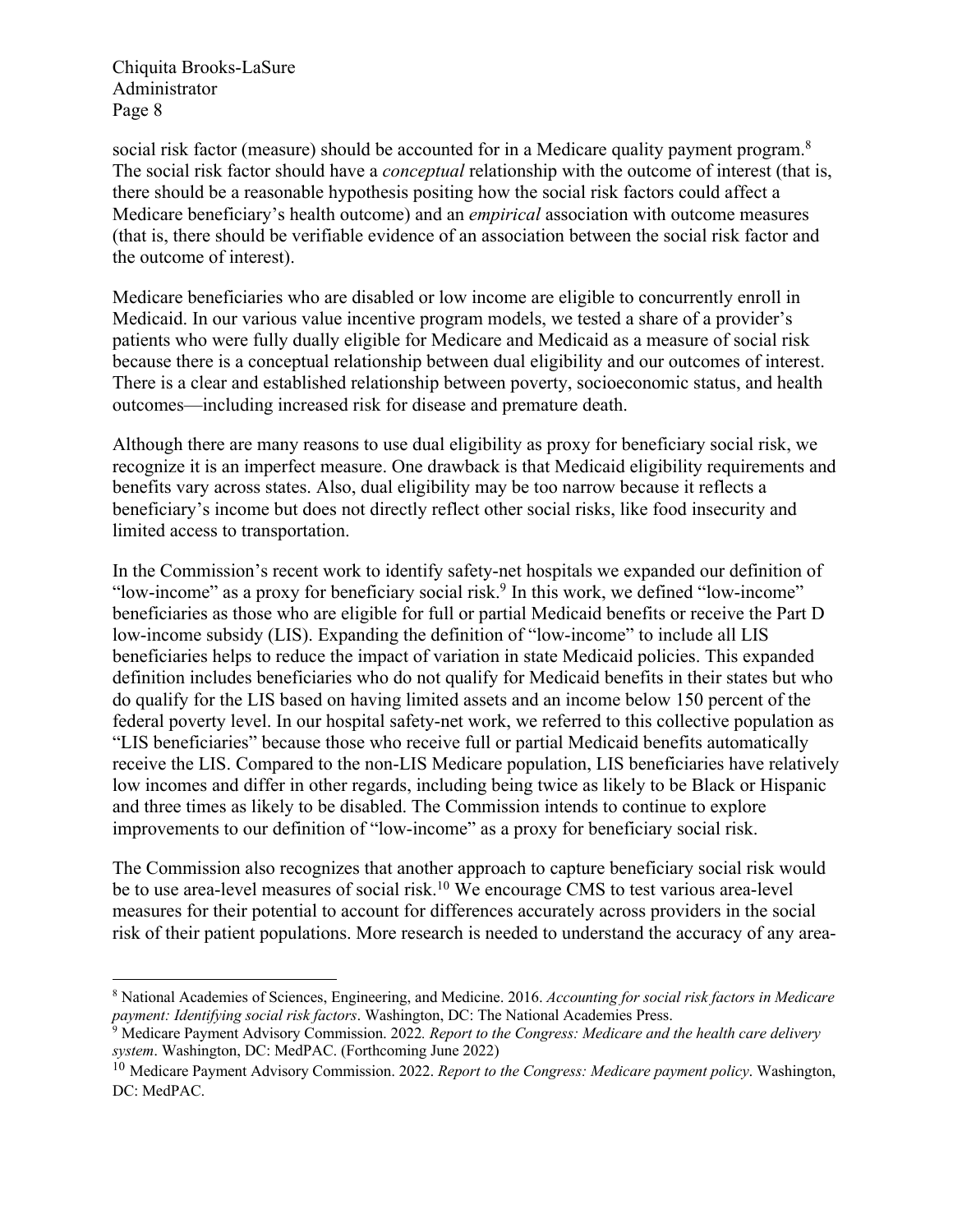level measure for Medicare beneficiaries compared with the gold standard of person-reported information.

# *Identifying meaningful performance differences*

The Commission encourages CMS to report stratified quality measure results that are reliable, meaning that they reflect true differences in performance and are not attributable to random variation. Key steps for CMS include defining the reliability standard for measure results and selecting the strategies to ensure reliable measure results for as many providers as possible.

A high reliability standard should be used to determine the minimum number of observations required for a provider's performance to be stratified and reported. For providers with low patient volume, establishing reliable measure results is problematic because they do not have enough observations to ensure that the measure detects signal (actual performance) rather than noise (random variation). Unreliable measure results can lead to erroneous conclusions about a provider's performance: A low-volume provider can appear to have unusually good or poor performance when in fact its performance is not statistically different from the average.<sup>11</sup> In our illustrative modeling of a value incentive program for skilled nursing facilities, we used a reliability standard of 0.7, meaning that 70 percent of the variance in a measure's results was attributable to actual performance differences such that providers can be differentiated.12

Setting a minimum case count to ensure reliability inevitably means excluding some providers from the quality measurement program. One way to include as many providers as possible is to pool data across years, allowing a performance measure to be calculated for many small providers that would otherwise be excluded. Such pooling is consistent with other quality payment program designs and measures. For example, Medicare's Hospital Readmissions Reduction Program uses three years of performance data to calculate readmission results. Blending performance across years also encourages sustained high quality. However, pooling data across years could dampen a provider's drive to improve if their recent better results are blended with older, poorer performance. In such a case, the provider's improved performance would not be fully recognized in its incentive payment for several years. To counter this disincentive, CMS could consider weighting the more recent years more heavily. CMS could also pool data across years only for low-volume providers, while reporting just the most recent year's performance for providers that meet a minimum count in a single year.

## *Reporting disparity measures*

The Commission supports moving to publicly reporting stratified measure results. Publicly reporting Medicare quality information has two main objectives. The first is to increase the accountability of health care providers by offering patients, payers, and purchasers a more informed basis on which to hold providers accountable (e.g., directly through purchasing and

<sup>&</sup>lt;sup>11</sup> Garrett, B., C. Carter, and D. Wissoker. 2021. Evaluation of the reliability of Medicare spending per beneficiary for post-acute care. *Medical Care* 59, no. 8 (August 1): 721–726.

<sup>12</sup> Medicare Payment Advisory Commission. 2021. *Report to the Congress: Medicare and the health care delivery system*. Washington, DC: MedPAC.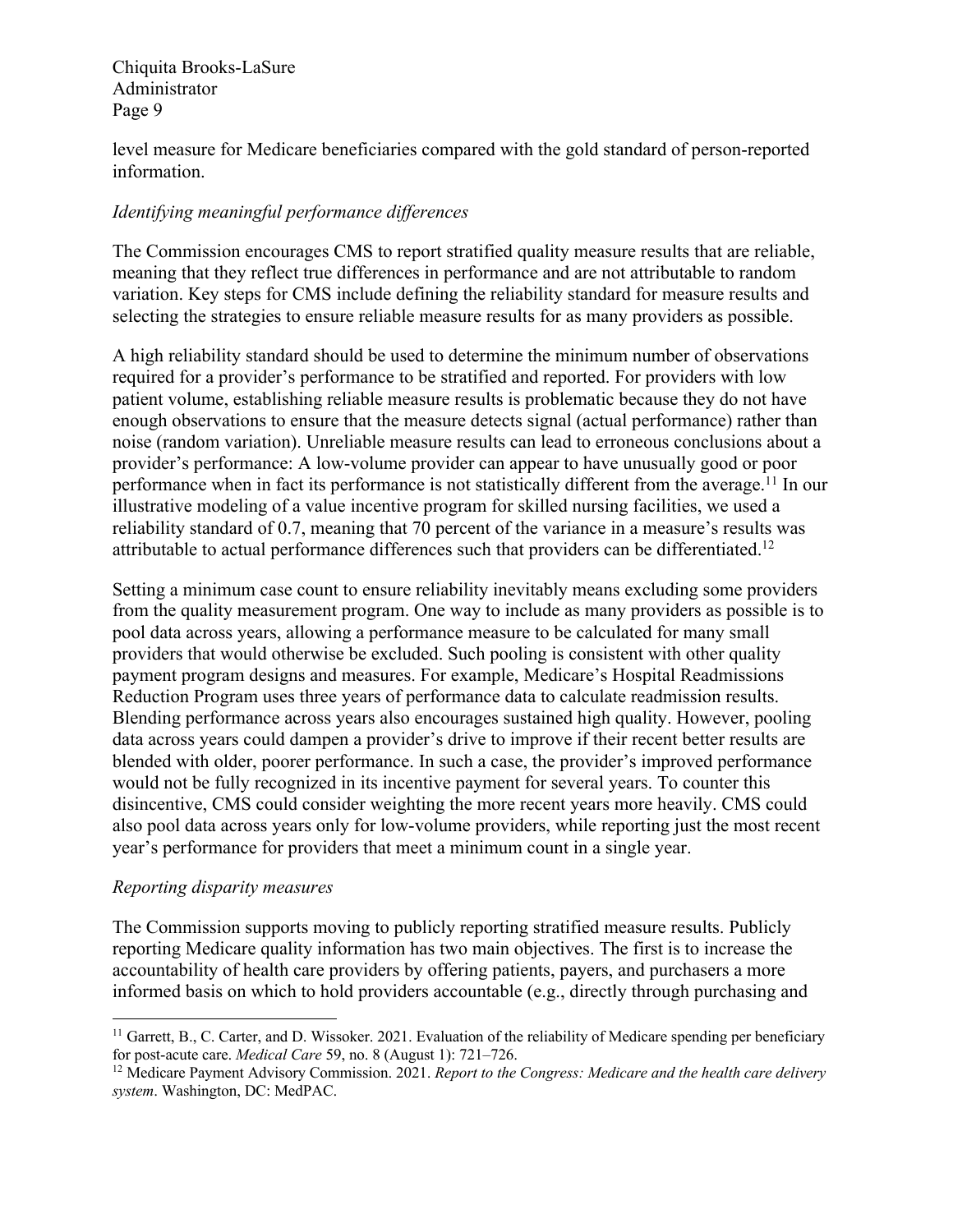treatment decisions). The second objective is to maintain standards and stimulate improvements in the quality of care through economic competition (reputation and increased market share) and by appeals to health care professionals' desire to do a good job.13 The Commission also contends that public reporting should enable comparisons of individual providers with state and national averages to give consumers meaningful reference points.

#### **Changes to the SNF value-based purchasing (VBP) program**

The CAA, 2021, allows the Secretary to add up to nine additional measures to the SNF VBP program. The additional measures may include measures of functional status, patient safety, care coordination, or patient experience. CMS proposes to add three measures to the VBP program. For FY 2026, it proposes to add rates of infections requiring hospitalization and total nursing hours per resident day. For FY 2027, it proposes to add rates of discharge to the community. CMS solicits comments on adding a measure of nurse staffing turnover (and, if so, if there should be a composite measure of the staffing level and turnover) and COVID-19 vaccination rates among staff to the VBP program in the future. CMS also seeks comments on the minimum stay counts for each measure to ensure reliable results and an approach to validate the performance measure data.

#### *Comment*

The Commission's June 2021 report to the Congress identified fundamental flaws in the design of the SNF VBP program (much of which is specified in statute and would require congressional action to correct) and recommended that a replacement SNF value incentive program (VIP) be implemented as soon as possible.<sup>14</sup> Most relevant to the proposed rule:

- the performance measure set—the measures should be population-based and tied to outcomes, patient experience, and resource use; and
- strategies to ensure reliable results should reflect performance, not random variation.

## *Expanding the measures included in the VBP program*

The Commission supports the measures proposed for inclusion in the VBP. Although staffing level is not an outcome measure, it is tied to multiple outcomes (such as hospitalizations, pressure ulcers, emergency department use, and COVID-19 infection rates and deaths), and therefore we contend that it is a good measure to include in the VBP.<sup>15</sup> The Commission

<sup>&</sup>lt;sup>13</sup> Marshall, M. N., P. G. Shekelle, H. T. Davies, et al. 2003. Public reporting on quality in the United States and the United Kingdom. *Health Affairs* 22, no. 3 (May–June): 134–148.

<sup>14</sup> Medicare Payment Advisory Commission. 2021. *Report to the Congress: Medicare and the health care delivery System*. Washington, DC: MedPAC.

<sup>&</sup>lt;sup>15</sup> Among the extensive literature on the relationship between staffing levels and quality measures are the following recent articles: Konetzka, T., E. White, A. Pralea, et. al. 2021. A systematic review of long-term care facility characteristics associated with COVID-19 outcomes. *Journal of the American Geriatric Society* 69 (10): 2766–2777; B. Yang, M. Carter, A. Trinkoff, et al. 2021. Nurse staffing and skill mix patterns in relation to resident care outcomes in U.S. nursing homes. *Journal of the American Medical Directors Association* 22 (5):1081–1087;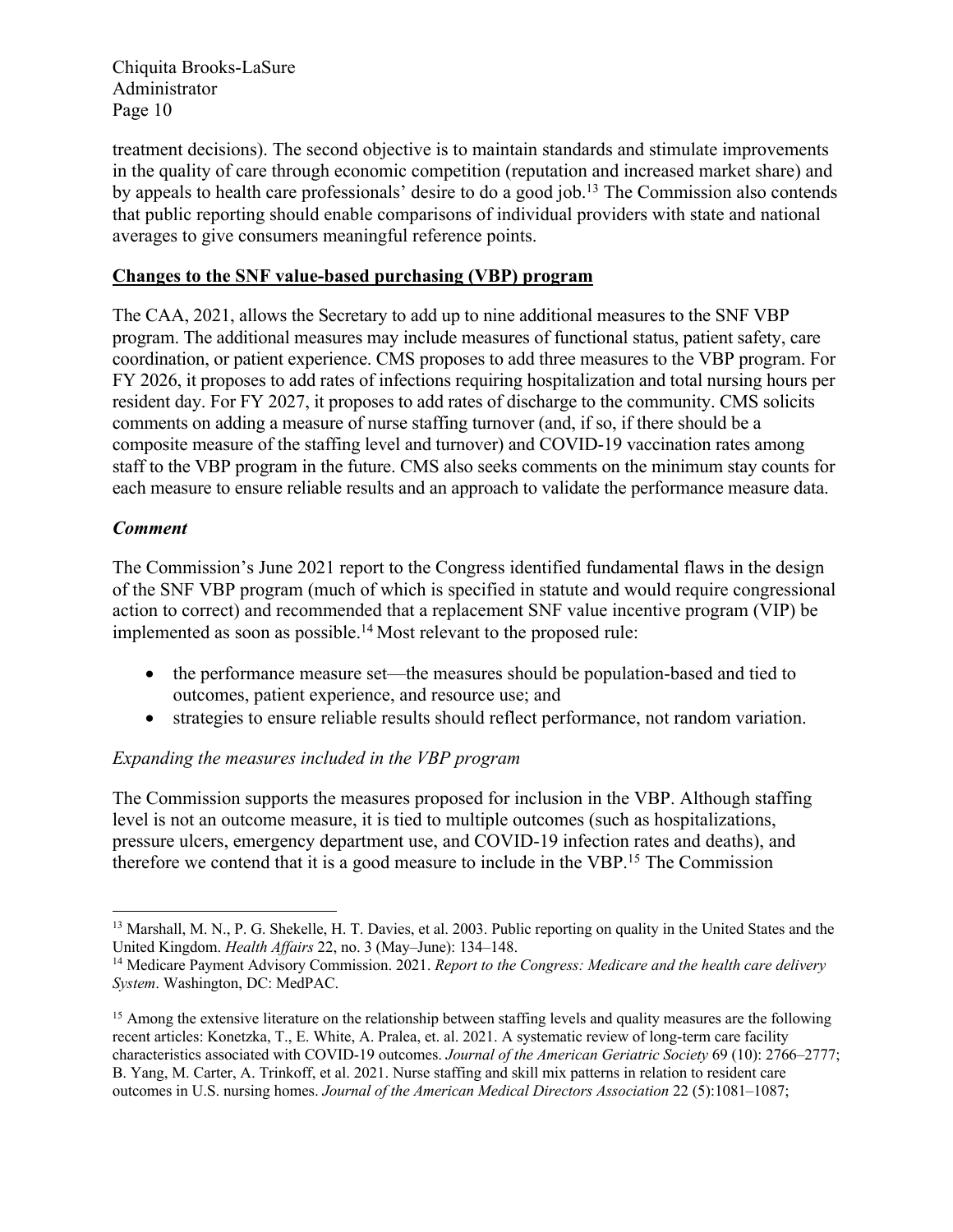supported including the infection measure in the SNF QRP and supports its inclusion in the SNF VBP. We also support including a measure of discharge to community—we included one in our recommended SNF VIP design. However, we encourage CMS to include in its measure calculation those nursing home residents who are discharged back to the same nursing home. For these beneficiaries, the nursing home is effectively their community.

Regarding possible future measures, the Commission supports the inclusion of a staff turnover measure because it gauges a complementary dimension of a facility's quality. While staffing levels measure the amount of direct care provided to residents, a turnover measure will indicate the continuity of care in a facility. Turnover rates have been positively associated with rehospitalization rates, emergency department visits, and infection rates.16 Because the two staffing measures capture different dimensions, the Commission supports including both measures in a VBP program. If a composite measure were used, it would reduce the contribution of staffing in assessing a provider's performance (assuming equal weighting of the measures).

The Commission also supports the addition of the CoreQ patient experience measures to the VBP, consistent with our standing principle that quality measurement should include measures of patient experience. While CMS has not proposed doing so, we would also support adding Medicare spending per beneficiary (MSPB), a measure of resource use, to the VBP. MSPB is currently publicly reported and would require no additional data collection or calculation. This measure meets the Commission's quality principle that VBP measures should include a measure of resource use.

#### *Minimum stay counts*

Minimum stay counts help ensure that measure results are reliable—that is, they distinguish performance across providers. When measures are unreliable, the performance of one provider may appear to be different from another provider when in fact the sampling error around the estimate is so large that their performances are not statistically different from each other. Especially when tied to payment, measures should accurately reflect performance, not random variation.

In its June 2021 report, the Commission identified the minimum counts CMS uses to ensure reliable measures as a key shortcoming of the current design. Unfortunately, CMS's proposed rule does not correct this flaw, although CMS has the authority to do so. The minimum count currently used (and proposed to meet the PPACA requirement for a minimum volume for each

Gorges, R. and T. Konetzka. 2020. Staffing levels and COVID-19 cases and outbreaks in U.S. nursing homes. Journal of the American Geriatric Society 68(11): 2462–2466; R. Backhaus, H. Verbeek, R. van Rossum, et. al. 2013. Nursing staffing impact on quality of care in nursing homes: A systematic review of longitudinal studies *Journal of the American Medical Directors Association* 15(6): 383–393.

<sup>&</sup>lt;sup>16</sup> Gandhi, A., H. Yu, and D. Grabowski. 2021. High nursing staff turnover in nursing homes offers important quality information. *Health Affairs*. 40 (3): 384-391; Loomer, L., D. Grabowski, H. Yu, et. al. 2021. Association between nursing home staff turnover and infection control citations. *Health Services Research* 57 (2): 322–332; Trinkoff, A., K. Han, C. Storr, et al. 2013. Turnover, staffing, skill mix, and resident outcomes in a national sample of U.S. nursing homes. *Journal of Nursing Administration* 43 (12): 630-636; Q. Zheng, C. Williams, E. Shulman, et. al. 2022. Association between staff turnover and nursing home quality–evidence from payroll-based journal data. *Journal of the American Geriatrics Society.* 1–9.